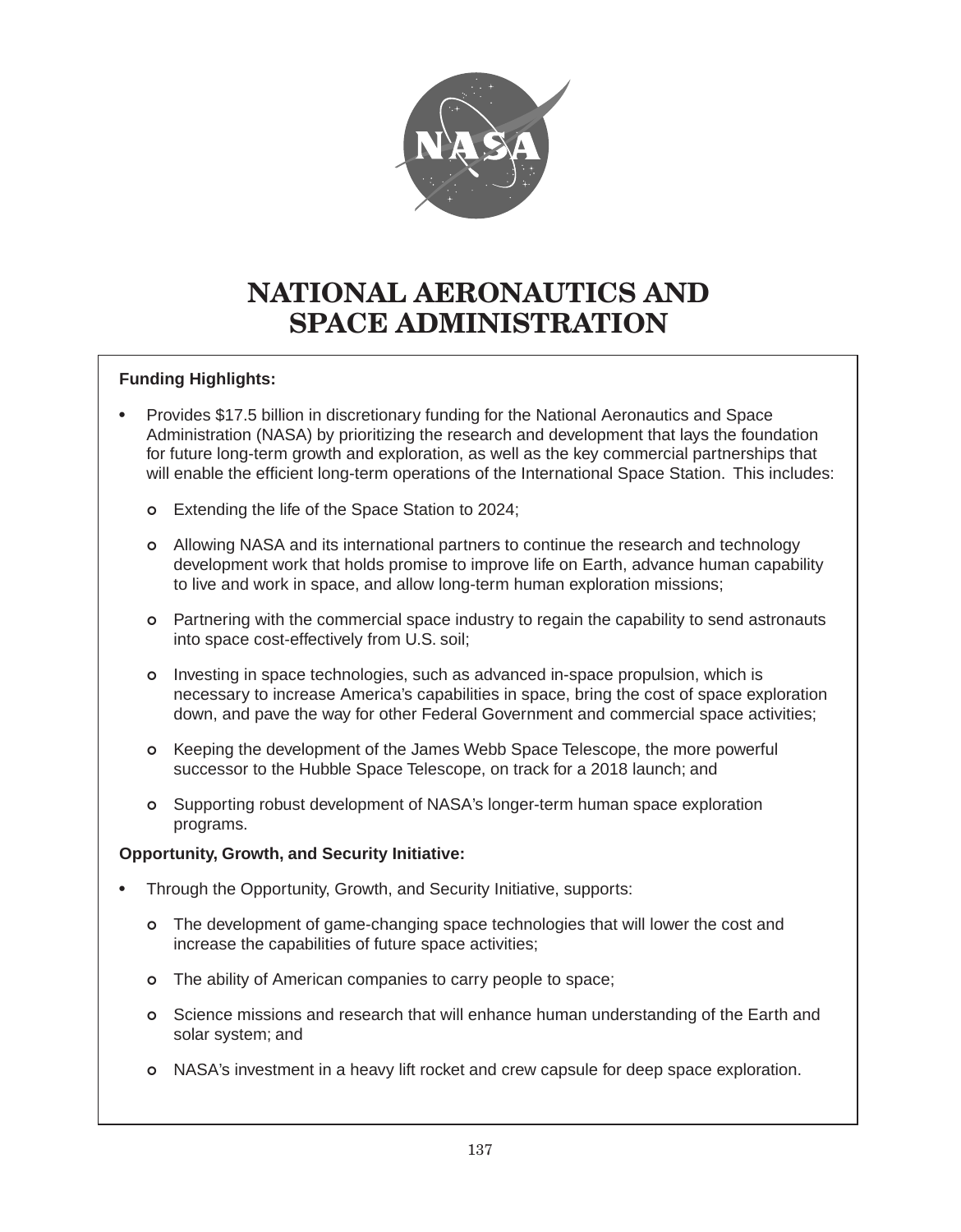#### **Reforms:**

- Contributes to the Government-wide effort to restructure and improve the effectiveness of science, technology, engineering, and mathematics education programs.
- Achieves savings by reducing funding for lower priority programs, such as the Stratospheric Observatory for Infrared Astronomy. These savings enable continued support for higher priority programs, including lower cost, competitive science missions, and extended operations for the Cassini Saturn mission.

The National Aeronautics and Space Administration's (NASA) mission is to drive advances in science, technology, and exploration to enhance knowledge, education, innovation, economic vitality, and stewardship of Earth. To achieve this mission, NASA develops aeronautics and space technologies, studies the Earth from space, and pioneers the exploration of space. The Budget provides \$17.5 billion for NASA to support investments that will ensure continued U.S. leadership in space, while helping to create new industries and capabilities. The Budget supports research and development to drive advances in space capabilities and strengthens NASA's ability to answer increasingly important scientific questions about the Earth. The Budget also prioritizes the "seed corn" of technology development, as well as innovative commercial programs that promise to reduce costs and increase U.S. capabilities.

## *Leads the World in Space Exploration*

Extends the Life of the International Space Station. The Budget extends the planned life of the International Space Station to 2024. The Space Station provides a unique environment for the research on human health and space operations necessary for future long-term human missions. In addition, the Space Station has served as a tool for promoting science, technology, engineering, and mathematics (STEM) education and inspiring the public. The Opportunity, Growth, and Security Initiative provides an additional \$100 million to enable the Space Station's research facilities to be fully utilized.

Partners with American Commercial Space Enterprises. In order to reduce U.S. reliance on foreign providers for transporting U.S. astronauts to and from the International Space Station, the Budget invests in private industrybased solutions that will create competitive transport capabilities at a lower cost than previous systems. After the successful completion of the commercial cargo development program, NASA is now purchasing services from two U.S. providers who have successfully conducted cargo resupply missions to the Space Station. Building on the success of these efforts, the Commercial Crew Program is a uniquely American partnership aimed at introducing new efficiencies in space exploration that will strengthen U.S. leadership in space, help produce a more globally competitive U.S. space industry, and enable the Nation to more fully benefit from the International Space Station's research capabilities. The Opportunity, Growth, and Security Initiative provides an additional \$250 million to speed development and certification of these systems.

Sustains Investment in Space Technologies. Advanced technology investments will increase the affordability and safety of space activities by NASA, other Federal Government entities, and industry, with the ultimate goal of enabling travel to and exploration of destinations never before visited. From laboratory experiments to technology demonstrations onboard the International Space Station to future in-space missions, the Budget funds the testing and development of technologies that will be crucial to NASA's missions and will help to keep the U.S. aerospace industry competitive with other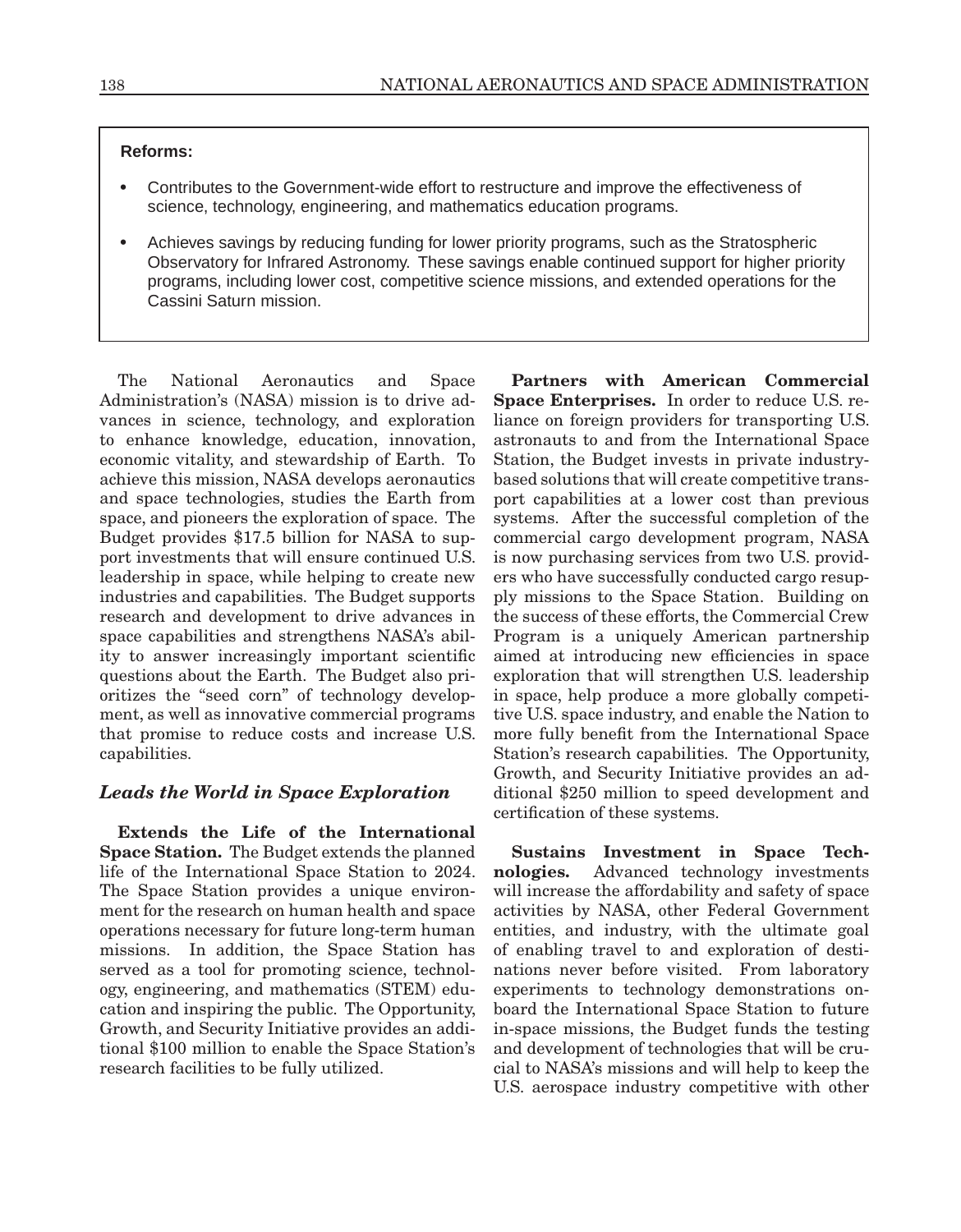nations. The Opportunity, Growth, and Security Initiative provides an additional \$100 million to develop new space technologies.

Unlocks Mysteries of the Universe. The Budget continues the development of the James Webb Space Telescope, a 100-times more capable successor to the Hubble Telescope, keeping it on track for launch in 2018. Within the current constrained funding environment, the Budget also funds high priority planetary science missions, including efforts to detect and characterize potentially hazardous Earth asteroids, extension of an existing Saturn mission, and multiple missions focused on Mars exploration. The Opportunity, Growth, and Security Initiative provides funding to extend missions that continue to generate valuable science and to accelerate early work on a potential successor to the James Webb Space Telescope.

Continues Human Exploration of the Solar System. The Budget funds the continued development of new systems that will support crewed missions to deep space. The Space Launch System heavy lift rocket will eventually be the world's largest rocket since the Apollo era Saturn V, and its capsule counterpart, the Orion Multi-Purpose Crew Vehicle, is designed to carry crews past the Moon. Both programs leverage NASA's skilled workforce and contractor teams and build upon existing capabilities to push the reach of humans farther into the solar system, with an initial goal of visiting an asteroid in the next decade, followed eventually by a human mission to Mars. The Opportunity, Growth, and Security Initiative provides an additional \$100 million to aid the development of the heavy lift rocket and the Orion capsule.

### *Improves Understanding of the Earth*

Advances Science Needed to Improve Prediction of Climate and Weather. The Budget provides \$1.8 billion for NASA's Earth Science missions that will allow unprecedented study of climate change and weather modeling and prediction. From global measurements of soil moisture and the ocean to continuation of key

climate and land imaging observations, NASA missions will advance Earth system science and demonstrate technologies for next generation measurements.

## *Makes Air Travel Safer and More Cost-Effective*

Promotes Innovation in Aviation. The Budget continues support for research and development to improve the Nation's air transportation system so that Americans can get where they need to go as safely and efficiently as possible. The Budget funds the second year of an initiative that will make lighter composite materials more easily usable in aviation, and continues to fund myriad research projects aimed at increasing efficiency and reducing environmental impacts in aviation. The Opportunity, Growth, and Security Initiative provides additional funding for research to help increase the efficiency and throughput of the air traffic systems that affect all travelers.

### *Maximizes Resources*

Supports High-Quality STEM Education Programs. The Budget continues NASA's effort to consolidate its education efforts into a more focused portfolio funded through the Office of Education. Additionally, the Budget provides \$15 million to NASA's Science Directorate to fund the best application of NASA Science assets to meet the Nation's STEM education goals through a competitive process.

Boosts Sustainability and Energy Efficiency of NASA Facilities. The Budget supports a number of initiatives to help NASA facilities operate in a more efficient and sustainable manner. Today, more than 80 percent of NASA buildings are beyond their design life. The Budget supports NASA's efforts to replace or modernize inefficient buildings, providing jobs to local communities, and leading to increasingly efficient use of taxpayer dollars. For example, the Budget supports cost-saving investments across NASA that will reduce the agency's footprint, co-locate